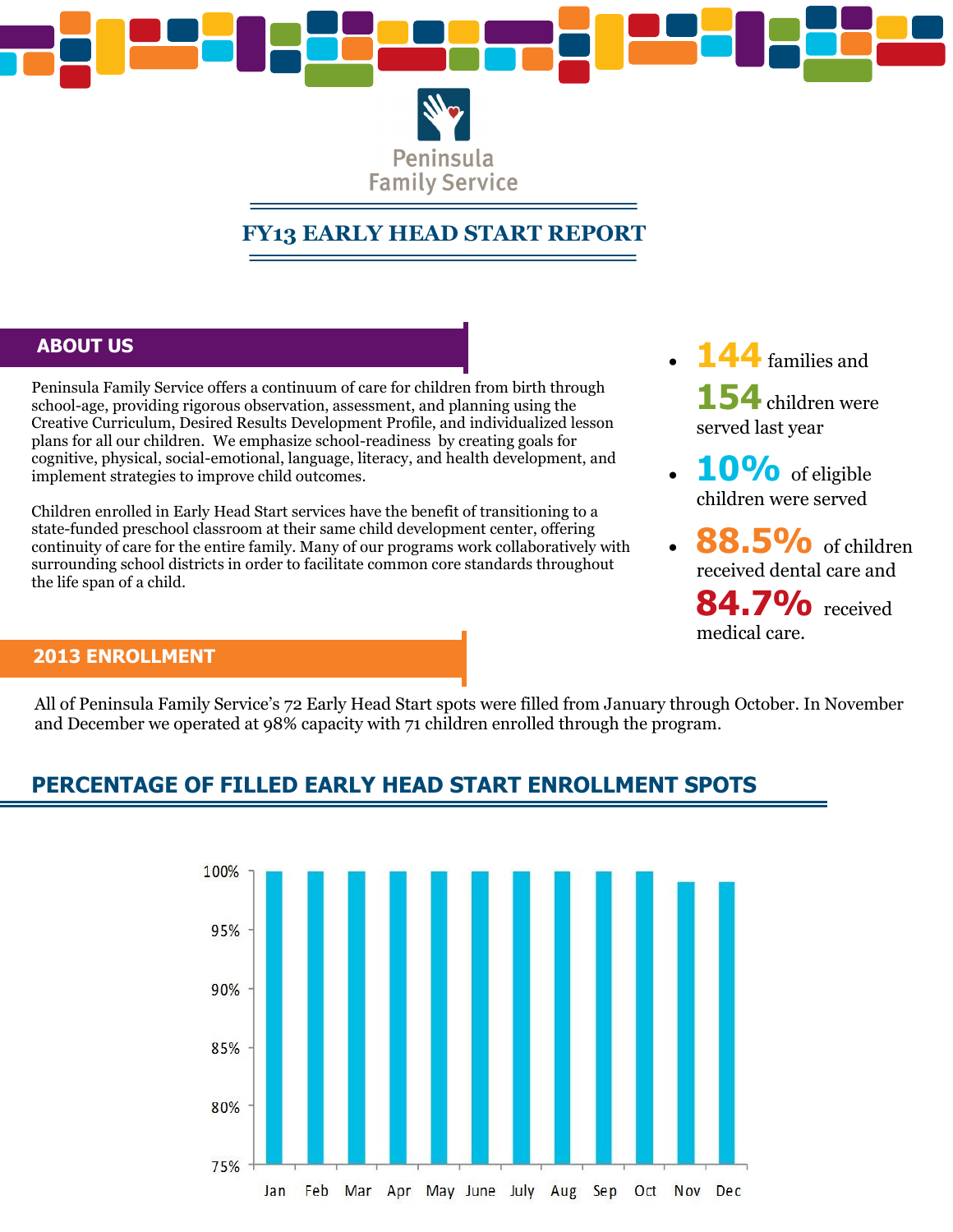### **AUDITS AND FINANCIALS**

Peninsula Family Service prides itself on providing high quality early learning opportunities and welcomed our last federal review in 2011. The two areas of non-compliance were immediately corrected—all contractors are paid a salary equal to or above the prevailing wage, per the Davis-Bacon Act, and our governing board now includes parents of currently or formerly enrolled children.

We are proud of our stewardship of funds received and engage in a yearly financial audit as part of our commitment to transparency. Our FY13 audit found no control deficiencies and a change in net assets close to zero when excluding depreciation.